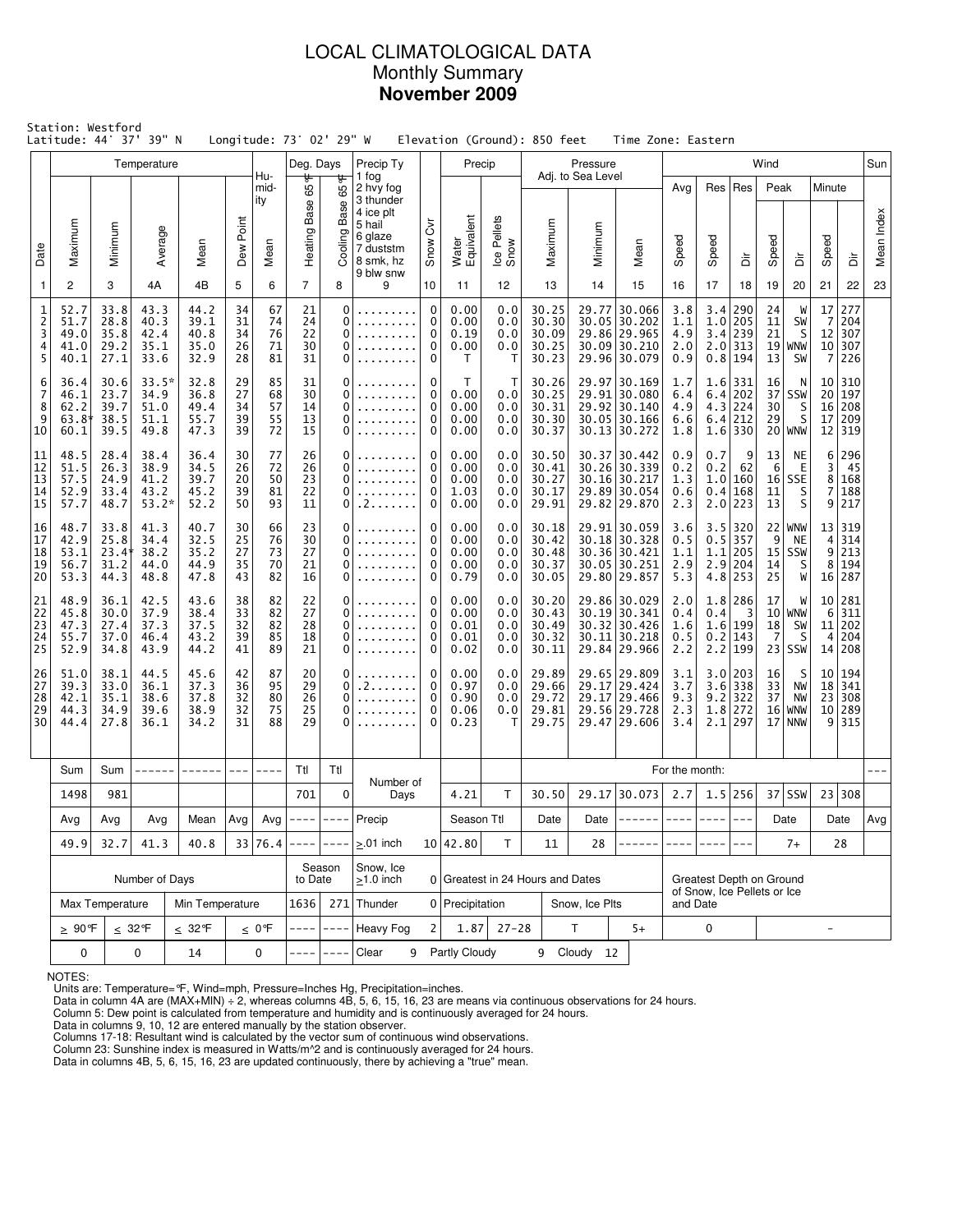# OBSERVATIONS AT 3-HOUR INTERVALS **November 2009: Westford**

| 01 <sub>1</sub><br>04<br>07<br>10<br>13<br>16<br>19<br>22                 |        | 01<br>04<br>07<br>10<br>13<br>16<br>19<br>22                                                         | 01<br>04<br>07<br>10<br>13<br>16<br>19<br>22                                            |        | 01<br>04<br>07<br>10<br>13<br>16<br>19<br>22                                              |               | 01<br>04<br>07<br>10<br>13<br>16<br>19<br>22                                        |               | 01<br>04<br>07<br>10<br>$\begin{array}{c} 13 \\ 16 \end{array}$<br>19<br>22             | Hour                  |
|---------------------------------------------------------------------------|--------|------------------------------------------------------------------------------------------------------|-----------------------------------------------------------------------------------------|--------|-------------------------------------------------------------------------------------------|---------------|-------------------------------------------------------------------------------------|---------------|-----------------------------------------------------------------------------------------|-----------------------|
|                                                                           |        |                                                                                                      |                                                                                         |        |                                                                                           |               |                                                                                     |               |                                                                                         | Sunshine              |
| 29.92<br>29.98<br>30.05<br>30.08<br>30.06<br>30.07<br>30.11<br>30.15      |        | 30.25<br>30.24<br>30.27<br>30.26<br>30.19<br>30.19<br>30.19<br>30.18                                 | 30.14<br>30.20<br>30.28<br>30.30<br>30.28<br>30.27<br>30.32<br>30.35                    |        | 30.23<br>30.22<br>30.22<br>30.16<br>30.04<br>29.97<br>29.93<br>29.93                      |               | 30.11<br>30.17<br>30.23<br>30.25<br>30.23<br>30.22<br>30.23<br>30.25                |               | 29.80<br>29.90<br>30.00<br>30.04<br>30.08<br>30.16<br>30.21<br>30.24                    | Pressure              |
| 0.00<br>0.00<br>0.00<br>0.00<br>0.00<br>0.00<br>0.00<br>0.00              |        | 0.00<br>0.00<br>0.00<br>0.00<br>0.00<br>0.00<br>0.00<br>0.00                                         | 0.00<br>0.00<br>0.00<br>0.00<br>0.00<br>0.00<br>0.00<br>0.00                            |        | 0.00<br>0.00<br>0.00<br>0.00<br>0.00<br>0.00<br>0.00<br>0.00                              |               | 0.00<br>0.00<br>0.00<br>0.00<br>0.00<br>0.00<br>0.00<br>0.00                        |               | 0.00<br>0.00<br>0.00<br>0.00<br>0.00<br>0.00<br>0.00<br>0.00                            | Rainfall<br>rate      |
| 48<br>43<br>38<br>40<br>44<br>43<br>37<br>36                              | NOV 16 | NOV 13<br>29<br>26<br>26 l<br>40<br>54<br>53<br>40<br>48                                             | 58<br>52<br>44<br>47<br>49<br>47<br>42<br>42                                            | NOV 10 | 30<br>26<br>26<br>35<br>40<br>44<br>43<br>46                                              | <b>NOV 07</b> | 36<br>34<br>32<br>36<br>41<br>37<br>32<br>30                                        | <b>NOV 04</b> | NOV 01<br>49<br>45<br>43<br>47<br>50<br>49<br>38<br>36                                  | Temperature           |
| 42<br>35<br>32<br>30<br>29<br>26<br>25<br>24                              |        | 22<br>21<br>21<br>25<br>22<br>19<br>17<br>17                                                         | 48<br>45<br>38<br>38<br>37<br>37<br>36<br>35                                            |        | 26<br>23<br>24<br>26<br>28<br>29<br>29<br>29                                              |               | 29<br>27<br>26<br>26<br>24<br>24<br>25<br>26                                        |               | 38<br>36<br>35<br>36<br>34<br>33<br>31<br>30                                            | Dew Point             |
| 80, 29<br>76 30<br>77 31<br>69 30<br>56 30<br>51 00<br>61 29<br>62 33     |        | 76 04<br>81 02<br>79 05<br>55 05<br>29 05<br>26 13<br>38 12<br>29 16                                 | 69, 32<br>77<br>78<br>70<br>62<br>69<br>79<br>75                                        |        | 82,01<br>88 05<br>91<br>70<br>$\frac{61}{55}$<br>58 20<br>52                              |               | 78 33<br>76 31<br>80 31<br>67<br>$52$ 24<br>59<br>76 00<br>82 00                    |               | 64 25<br>70<br>74<br>65 27<br>53<br>54 03<br>76<br>81 03                                | Humidity              |
|                                                                           |        |                                                                                                      | 32<br>34<br>35<br>33<br>10<br>10<br>34                                                  |        | 19<br>20<br>19<br>19<br>20                                                                |               | 33<br>31                                                                            |               | 29<br>25<br>32<br>03                                                                    | Direction             |
| 5<br>$\overline{2}$<br>10<br>7<br>3<br>0<br>0<br>1                        |        | 0<br>0<br>$\Omega$<br>1<br>0<br>0<br>1<br>6                                                          | 2<br>8<br>1<br>1<br>$\mathbf 1$<br>0<br>0<br>1                                          |        | 0<br>0<br>1<br>6<br>7<br>9<br>11<br>15                                                    |               | 5<br>4<br>1<br>4<br>5<br>1<br>0<br>0                                                |               | 8<br>3<br>3<br>3<br>5<br>0<br>0<br>0                                                    | Wind<br>Speed         |
| 12<br>10<br>18<br>14<br>7<br>3<br>5<br>7                                  |        | $\begin{smallmatrix}0\0\2\end{smallmatrix}$<br>$\Omega$<br>2<br>3<br>4<br>4<br>15                    | 10<br>18<br>7<br>4<br>7<br>0<br>$\overline{\mathbf{c}}$<br>6                            |        | 0<br>$\mathbf 0$<br>5<br>12<br>14<br>18<br>25<br>31                                       |               | 14<br>9<br>5<br>8<br>8<br>3<br>0<br>$\mathbf 0$                                     |               | 18<br>12<br>10<br>9<br>19<br>6<br>3<br>0                                                | Gust                  |
|                                                                           |        |                                                                                                      |                                                                                         |        |                                                                                           |               |                                                                                     |               |                                                                                         | Sunshine              |
| 30.19<br>30.24<br>30.30<br>30.35<br>30.35<br>30.36<br>30.40<br>30.41      |        | 30.16<br>30.14<br>30.14<br>30.09<br>30.04<br>29.99<br>29.97<br>29.92                                 | 30.38<br>30.41<br>30.46<br>30.50<br>30.45<br>30.43<br>30.45<br>30.43                    |        | 29.92<br>29.97<br>30.06<br>30.16<br>30.17<br>30.20<br>30.28<br>30.31                      |               | 30.22<br>30.20<br>30.17<br>30.11<br>30.04<br>30.00<br>29.97<br>29.97                |               | 30.26<br>30.25<br>30.30<br>30.28<br>30.21<br>30.15<br>30.13<br>30.08                    | Pressure              |
| 0.00<br>0.00<br>0.00<br>0.00<br>0.00<br>0.00<br>0.00<br>0.00              |        | 0.00<br>0.00<br>0.00<br>0.00<br>0.15<br>0.16<br>0.06<br>0.04                                         | 0.00<br>0.00<br>0.00<br>0.00<br>0.00<br>0.00<br>0.00<br>0.00                            |        | 0.00<br>0.00<br>0.00<br>0.00<br>0.00<br>0.00<br>0.00<br>0.00                              |               | 0.00<br>0.00<br>0.00<br>0.00<br>0.00<br>0.00<br>0.00<br>0.00                        |               | 0.00<br>0.00<br>0.00<br>0.00<br>0.00<br>0.00<br>0.00<br>0.00                            | Rainfall<br>rate      |
| 32 <sub>1</sub><br>30<br>28<br>37<br>42<br>37<br>29<br>26                 | NOV 17 | <b>NOV 14</b><br>34<br>36<br>41<br>51<br>48<br>48<br>49<br>49                                        | 38<br>34<br>31<br>39<br>48<br>43<br>33<br>31                                            | NOV 11 | 47<br>46<br>46<br>54<br>60<br>59<br>48<br>41                                              | <b>NOV 08</b> | 30<br>31<br>28<br>36<br>40<br>39<br>30<br>29                                        | <b>NOV 05</b> | <b>NOV 02</b><br>32<br>30<br>30<br>44<br>51<br>49<br>42<br>40                           | Temperature           |
| 24<br>25<br>25<br>28<br>28<br>27<br>24<br>24                              |        | 17<br>26<br>32<br>44<br>45<br>47<br>47<br>48                                                         | 31<br>28<br>$\frac{28}{32}$<br>33<br>32<br>27<br>27                                     |        | 31<br>33<br>34<br>41<br>37<br>27<br>34<br>33                                              |               | 25<br>26<br>25<br>28<br>30<br>31<br>27<br>27                                        |               | 28<br>27<br>28<br>35<br>35<br>34<br>31<br>30                                            | Dew Point             |
| $71_126$<br>83 02<br>88 03<br>69 35<br>57 03<br>66 31<br>82 01<br>89 01   |        | $50_{\parallel}07$<br>$\overline{11}$<br>65<br>71<br>08<br>76 19<br>91 06<br>94 03<br>95 05<br>95 05 | 75 02<br>79<br>  02<br>87 02<br>76<br>  04<br>55<br>35<br>65<br>34<br>81<br>34<br>85 06 |        | 54, 20<br>59<br>21<br>$64$   21<br>$62$ 25<br>42<br>25<br>29<br>32<br>59 20<br>74  <br>19 |               | 81,00<br>79<br> 00<br>89 05<br>73 17<br>67 23<br>73<br>17<br>87<br>11<br>91 <br>15  |               | 88   03<br>90<br>  07<br>91 07<br>71<br>20<br>54<br>22<br>57 20<br>65<br>17<br>67<br>20 | Direction<br>Humidity |
| 0<br>0<br>0<br>0<br>1<br>0<br>0<br>0                                      |        | 0<br>0<br>$\overline{2}$<br>2<br>1<br>0<br>0<br>0                                                    | 2<br>1<br>0<br>1<br>2<br>0<br>0<br>0                                                    |        | 13<br>9<br>$\overline{7}$<br>4<br>4<br>0<br>0<br>1                                        |               | 0<br>0<br>0<br>4<br>5<br>1<br>0<br>0                                                |               | 0<br>0<br>0<br>4<br>4<br>1<br>3<br>1                                                    | Wind<br>Speed         |
| 2<br>5<br>$\overline{c}$<br>7<br>5<br>2<br>0<br>0                         |        | 0<br>5<br>5<br>10<br>4<br>$\overline{c}$<br>0<br>0                                                   | 7<br>4<br>1<br>3<br>7<br>4<br>0<br>0                                                    |        | 24<br>20<br>15<br>11<br>10<br>4<br>3<br>2                                                 |               | 0<br>0<br>0<br>8<br>11<br>6<br>0<br>0                                               |               | 0<br>0<br>0<br>6<br>11<br>5<br>8<br>7                                                   | Gust                  |
|                                                                           |        |                                                                                                      |                                                                                         |        |                                                                                           |               |                                                                                     |               |                                                                                         | Sunshine              |
| 30.42<br>30.43<br>30.45<br>30.48<br>30.42<br>30.40<br>30.39<br>30.39      |        | 29.88<br>29.88<br>29.87<br>29.89<br>29.85<br>29.85<br>29.86<br>29.87                                 | 30.39<br>30.40<br>30.40<br>30.39<br>30.31<br>30.28<br>30.29<br>30.26                    |        | 30.29<br>30.27<br>30.25<br>30.19<br>30.09<br>30.07<br>30.09<br>30.10                      |               | 29.98<br>30.04<br>30.15<br>30.20<br>30.21<br>30.22<br>30.26<br>30.24                |               | 30.03<br>29.98<br>29.94<br>29.91<br>29.86<br>29.92<br>29.99<br>30.05                    | Pressure              |
| 0.00 <sub>1</sub><br>0.00<br>0.00<br>0.00<br>0.00<br>0.00<br>0.00<br>0.00 |        | 0.00<br>0.00<br>0.00<br>0.00<br>0.00<br>0.00<br>0.00<br>0.00                                         | 0.00<br>0.00<br>0.00<br>0.00<br>0.00<br>0.00<br>0.00<br>0.00                            |        | 0.00<br>0.00<br>0.00<br>0.00<br>0.00<br>0.00<br>0.00<br>0.00                              |               | 0.00<br>0.00<br>0.00<br>0.00<br>0.00<br>0.00<br>0.00<br>0.00                        |               | 0.00<br>0.00<br>0.00<br>0.00<br>0.00<br>0.00<br>0.00<br>0.00                            | Rainfall<br>rate      |
| 25<br>25<br>25<br>39<br>51<br>47<br>38<br>34                              | NOV 18 | NOV 15<br>50<br>50<br>50 <sub>1</sub><br>53<br>58<br>54<br>52<br>52                                  | 29<br>27<br>27<br>37<br>47<br>42<br>34<br>31                                            | NOV 12 | 42<br>45<br>49<br>60<br>62<br>62<br>62<br>62                                              | <b>NOV 09</b> | 32<br>32<br>31<br>33<br>36<br>34<br>32<br>31                                        | <b>NOV 06</b> | NOV 03<br>37<br>41<br>41<br>44<br>47<br>42<br>40<br>38                                  | Temperature           |
| 23<br>23<br>23<br>31<br>30<br>30<br>28<br>27                              |        | 49<br>49<br>49<br>52<br>52<br>51<br>50<br>50                                                         | 25<br>24<br>23<br>$\frac{29}{25}$<br>29<br>26<br>25                                     |        | 32<br>31<br>33<br>38<br>43<br>45<br>46<br>46                                              |               | 30<br>30<br>29<br>30<br>30<br>29<br>27<br>26                                        |               | 30<br>32<br>34<br>36<br>38<br>38<br>30<br>30                                            | Dew Point             |
| $90_{1}01$<br>91 23<br>91 21<br>72 18<br>46 20<br>52 20<br>68 19<br>75 19 |        | 96 20<br>96 19<br>96 23<br>96 29<br>83 25<br>91 20<br>95 21<br>95 22                                 | 85,06<br>88<br>87<br>72<br>42<br>59<br>72<br>76                                         |        | 68, 20<br>58<br>53 19<br>43 20<br>50<br>53<br>57<br>56                                    |               | 93 05<br>93 34<br>93 00<br>89 01<br>78 33<br>82<br>81<br>80 30                      |               | 77<br>72<br>78<br>76 21<br>72<br>86<br>68 30<br>74                                      | Humidity              |
|                                                                           |        |                                                                                                      | 06<br>06<br>06<br>07<br>05<br>05<br>  05                                                |        | 19<br> 21<br> 21<br> 21<br>23                                                             |               | 31<br>28                                                                            |               | 20<br>20<br>19<br>20<br>25<br>31                                                        | Direction             |
| 0<br>0<br>0<br>3<br>4<br>$\overline{\mathbf{c}}$<br>0<br>0                |        | $\begin{matrix} 2 \\ 0 \end{matrix}$<br>$\mathbf{0}$<br>3<br>6<br>6<br>5                             | 0<br>0<br>0<br>0<br>$\mathbf{1}$<br>0<br>0<br>0                                         |        | 0<br>$\frac{2}{2}$<br>11<br>9<br>9<br>$10\,$<br>5                                         |               | 0<br>$\begin{array}{c}\n2 \\ 2 \\ 3 \\ 1\n\end{array}$<br>10<br>7<br>$\overline{2}$ |               | 2568420<br>7                                                                            | Wind<br>Speed         |
| 0<br>0<br>0<br>7<br>$\begin{array}{c} 8 \\ 6 \end{array}$<br>3<br>0       |        | $\frac{3}{0}$<br>$\overline{2}$<br>5<br>4<br>10<br>11<br>7                                           | 0<br>000240<br>$\frac{1}{1}$                                                            |        | 6<br>6<br>9<br>24<br>22<br>16<br>20<br>11                                                 |               | 0<br>6<br>8<br>6<br>6<br>$\begin{array}{c} 14 \\ 11 \end{array}$<br>4               |               | 7<br>$10\,$<br>$\frac{11}{17}$<br>$\frac{13}{10}$<br>8<br>15                            | Gust                  |

# MAXIMUM SHORT DURATION PRECIPITATION

| Time Period (minutes) |      | 10   | 15   | 20   | 30   | 45   | 60   | 80   | 100  | 120  | 150  | 180  |
|-----------------------|------|------|------|------|------|------|------|------|------|------|------|------|
| Precipitation         | 0.10 | 0.13 | 0.15 | 0.16 | 0.18 | 0.18 | 0.21 | 0.28 | 0.36 | 0.42 | 0.51 | 0.61 |
| Ended: Date           | 03   | 03   | 03   | 03   | 03   | 03   | 27   | 28   | 28   | 28   | 28   | 28   |
| Ended: Time           | 1416 | 1419 | 1422 | 1424 | 1431 | 1431 | 2329 | 0128 | 0150 | 0202 | 0228 | 0206 |

The precipitation amounts may occur at any time during the month. The time indicated is the ending time of the interval. Date and time are not entered for trace amounts.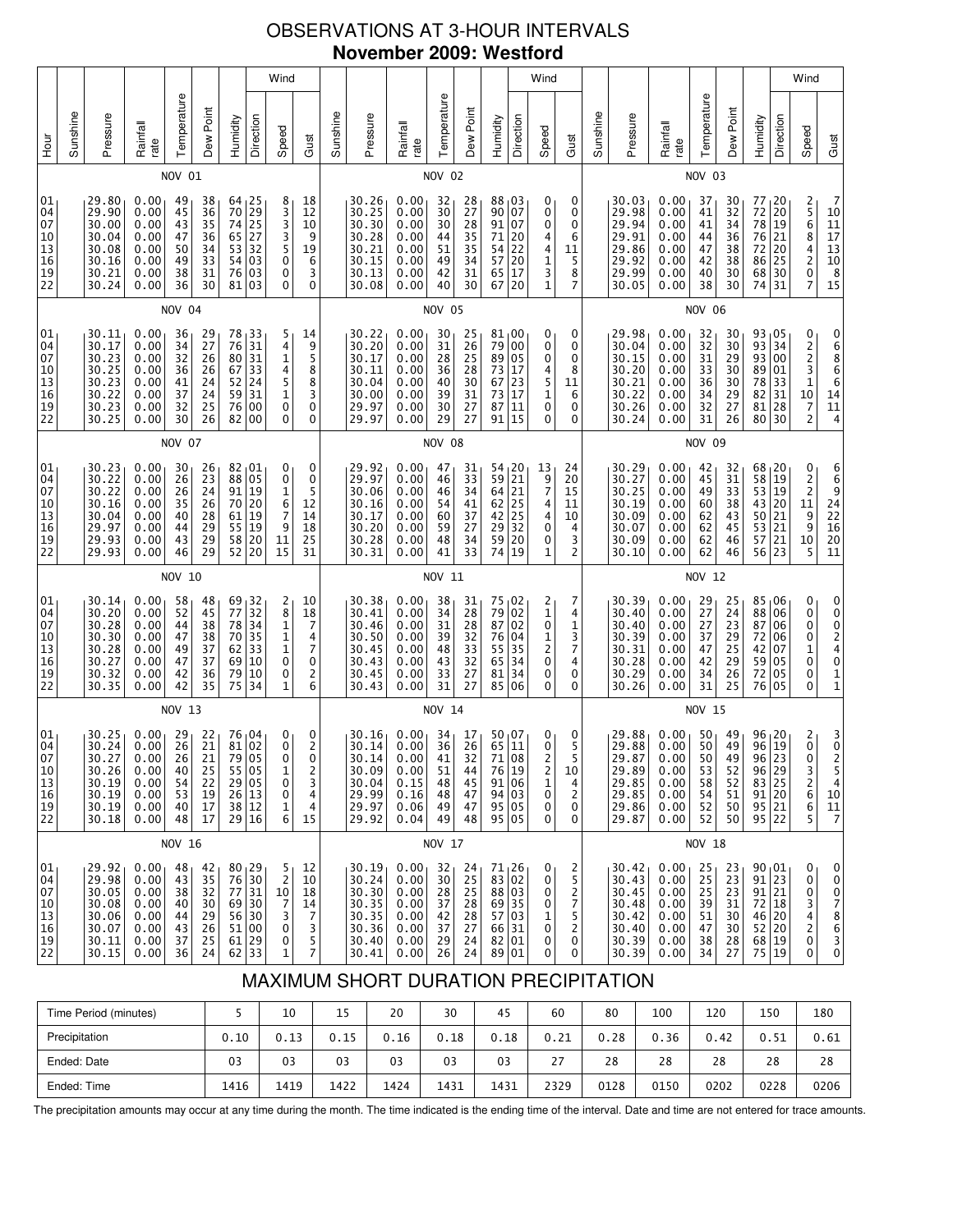# OBSERVATIONS AT 3-HOUR INTERVALS **November 2009: Westford**

|                                              |          |                                                                      |                                                              |                                              |                                              |                                              |                                                     | Wind                                                            |                                                               |          |                                                                      |                                                              |                                              |                                                           |                                                                                               |                                                       | Wind                                                                  |                                                     |          |                                                                      |                                                              |                                              |                                              |                                                                      |                       | Wind                                                        |                                                                                                                                   |
|----------------------------------------------|----------|----------------------------------------------------------------------|--------------------------------------------------------------|----------------------------------------------|----------------------------------------------|----------------------------------------------|-----------------------------------------------------|-----------------------------------------------------------------|---------------------------------------------------------------|----------|----------------------------------------------------------------------|--------------------------------------------------------------|----------------------------------------------|-----------------------------------------------------------|-----------------------------------------------------------------------------------------------|-------------------------------------------------------|-----------------------------------------------------------------------|-----------------------------------------------------|----------|----------------------------------------------------------------------|--------------------------------------------------------------|----------------------------------------------|----------------------------------------------|----------------------------------------------------------------------|-----------------------|-------------------------------------------------------------|-----------------------------------------------------------------------------------------------------------------------------------|
| 들<br>오                                       | Sunshine | Pressure                                                             | Rainfall<br>rate                                             | Temperature                                  | Dew Point                                    | Humidity                                     | Direction                                           | Speed                                                           | Gust                                                          | Sunshine | Pressure                                                             | Rainfall<br>rate                                             | Temperature                                  | Dew Point                                                 | Humidity                                                                                      | Direction                                             | Speed                                                                 | Gust                                                | Sunshine | Pressure                                                             | Rainfall<br>rate                                             | Temperature                                  | Dew Point                                    | Humidity                                                             | Direction             | Speed                                                       | Gust                                                                                                                              |
|                                              |          |                                                                      |                                                              | NOV 19                                       |                                              |                                              |                                                     |                                                                 |                                                               |          |                                                                      |                                                              | <b>NOV 20</b>                                |                                                           |                                                                                               |                                                       |                                                                       |                                                     |          |                                                                      |                                                              | <b>NOV 21</b>                                |                                              |                                                                      |                       |                                                             |                                                                                                                                   |
| 01<br>04<br>07<br>10<br>13<br>16<br>19<br>22 |          | 30.36<br>30.35<br>30.34<br>30.32<br>30.25<br>30.19<br>30.16<br>30.10 | 0.00<br>0.00<br>0.00<br>0.00<br>0.00<br>0.00<br>0.00<br>0.00 | 37<br>37<br>32<br>48<br>56<br>51<br>48<br>50 | 28<br>27<br>27<br>37<br>40<br>39<br>38<br>42 | 67<br>82<br>68<br>55<br>64<br>67<br>73       | 69 20<br>21<br>22<br>20<br>22<br>20<br>19<br>21     | 4<br>3<br>$\bar{0}$<br>6<br>$\frac{3}{3}$<br>4<br>1             | 10<br>7<br>$\mathbf 0$<br>11<br>7<br>9<br>$\overline{7}$<br>5 |          | 30.02<br>29.91<br>29.83<br>29.84<br>29.81<br>29.83<br>29.81<br>29.83 | 0.00<br>0.12<br>0.14<br>0.00<br>0.00<br>0.00<br>0.00<br>0.00 | 46<br>53<br>52<br>46<br>50<br>47<br>46<br>45 | 42<br>50<br>50<br>43<br>41<br>37<br>37<br>41              | 88,08<br>90<br>94<br>90<br>72<br>68<br>72<br>86                                               | 18<br>17<br>26<br>$\frac{26}{25}$<br>25<br>26         | 0<br>5<br>$\mathbf{1}$<br>$\overline{7}$<br>4<br>6<br>13<br>11        | 0<br>11<br>2<br>14<br>12<br>12<br>20<br>24          |          | 29.88<br>29.92<br>29.96<br>30.03<br>30.03<br>30.06<br>30.12<br>30.18 | 0.00<br>0.00<br>0.00<br>0.00<br>0.00<br>0.00<br>0.00<br>0.00 | 46<br>45<br>45<br>46<br>48<br>45<br>39<br>37 | 40<br>40<br>40<br>39<br>39<br>37<br>36<br>34 | $82 \mid 26$<br>84<br>82 28<br>78<br>72<br>75<br>89 35<br>91 36      | 24<br>33<br>01<br>29  | 7<br>$\frac{3}{2}$<br>3<br>$\mathbf 1$<br>0<br>0<br>0       | 10<br>8<br>6<br>7<br>$\begin{array}{c} 4 \\ 0 \end{array}$<br>$\begin{smallmatrix}0\3 \end{smallmatrix}$                          |
|                                              |          |                                                                      |                                                              | <b>NOV 22</b>                                |                                              |                                              |                                                     |                                                                 |                                                               |          |                                                                      |                                                              | <b>NOV 23</b>                                |                                                           |                                                                                               |                                                       |                                                                       |                                                     |          |                                                                      |                                                              | <b>NOV 24</b>                                |                                              |                                                                      |                       |                                                             |                                                                                                                                   |
| 01<br>04<br>07<br>10<br>13<br>16<br>19<br>22 |          | 30.21<br>30.24<br>30.31<br>30.37<br>30.35<br>30.37<br>30.42<br>30.42 | 0.00<br>0.00<br>0.00<br>0.00<br>0.00<br>0.00<br>0.00<br>0.00 | 41<br>41<br>40<br>41<br>46<br>40<br>33<br>31 | 37<br>36<br>35<br>34<br>35<br>33<br>31<br>29 | 85<br>83<br>77<br>66<br>74<br>93             | 85,00<br>05<br>04<br>06<br>34<br>02<br>90 02<br>02  | 0<br>0<br>0<br>1<br>$\overline{c}$<br>0<br>0<br>0               | 2<br>6<br>4<br>3<br>6<br>3<br>0<br>$\mathbf{0}$               |          | 30.43<br>30.47<br>30.49<br>30.48<br>30.43<br>30.41<br>30.39<br>30.34 | 0.00<br>0.00<br>0.00<br>0.00<br>0.00<br>0.00<br>0.00<br>0.00 | 28<br>31<br>29<br>40<br>46<br>43<br>42<br>41 | 27<br>30<br>28<br>$\overline{35}$<br>33<br>34<br>36<br>36 | 93 02<br>94<br>94<br>82<br>59<br>71<br>78<br>81                                               | 21<br>19<br>19<br>18<br>$\frac{17}{21}$<br>22         | 0<br>$\mathbf 0$<br>0<br>4<br>$\overline{7}$<br>$\mathbf 0$<br>0<br>1 | 0<br>5<br>0<br>8<br>12<br>4<br>2<br>7               |          | 30.30<br>30.28<br>30.27<br>30.28<br>30.20<br>30.16<br>30.16<br>30.13 | 0.00<br>0.00<br>0.00<br>0.00<br>0.00<br>0.00<br>0.00<br>0.00 | 39<br>40<br>39<br>44<br>54<br>49<br>42<br>41 | 35<br>38<br>37<br>40<br>43<br>42<br>40<br>39 | 86 19<br>91 21<br>91 11<br>84 05<br>68 19<br>76 11<br>92 11<br>93 11 |                       | 1<br>$\overline{0}$<br>0<br>0<br>0<br>0<br>0<br>0           | 5005310<br>4                                                                                                                      |
|                                              |          |                                                                      |                                                              | <b>NOV 25</b>                                |                                              |                                              |                                                     |                                                                 |                                                               |          |                                                                      |                                                              | <b>NOV 26</b>                                |                                                           |                                                                                               |                                                       |                                                                       |                                                     |          |                                                                      |                                                              | <b>NOV 27</b>                                |                                              |                                                                      |                       |                                                             |                                                                                                                                   |
| 01<br>04<br>07<br>10<br>13<br>16<br>19<br>22 |          | 30.11<br>30.08<br>30.06<br>30.02<br>29.92<br>29.89<br>29.85<br>29.85 | 0.00<br>0.00<br>0.00<br>0.00<br>0.00<br>0.00<br>0.00<br>0.00 | 37<br>36<br>38<br>43<br>52<br>50<br>48<br>47 | 35<br>35<br>37<br>42<br>45<br>44<br>45<br>45 | 95<br>95<br>95<br>76<br>81<br>89             | 94, 17<br>17<br>07<br>11<br>21<br>20<br>18<br>92 20 | 0<br>0<br>$\overline{c}$<br>0<br>$\frac{4}{3}$<br>$\frac{2}{7}$ | 0<br>0<br>6<br>3<br>11<br>7<br>6<br>16                        |          | 29.84<br>29.84<br>29.86<br>29.88<br>29.82<br>29.78<br>29.76<br>29.70 | 0.00<br>0.00<br>0.00<br>0.00<br>0.00<br>0.00<br>0.00<br>0.00 | 47<br>44<br>44<br>47<br>50<br>48<br>45<br>41 | 44<br>42<br>42<br>43<br>43<br>42<br>41<br>38              | $\begin{array}{c c} 90 & 20 \\ 92 & 20 \end{array}$<br>93<br>88 20<br>79<br>79<br>85<br>89 07 | $\overline{20}$<br>$^{22}_{18}$<br>19                 | 7<br>5<br>4<br>6<br>4<br>$\pmb{0}$<br>1<br>0                          | 16<br>7<br>8<br>14<br>9<br>0<br>4<br>0              |          | 29.63<br>29.59<br>29.51<br>29.49<br>29.37<br>29.35<br>29.28<br>29.21 | 0.00<br>0.00<br>0.00<br>0.00<br>0.04<br>0.00<br>0.04<br>0.13 | 37<br>34<br>36<br>39<br>38<br>38<br>39<br>39 | 35<br>33<br>34<br>38<br>37<br>36<br>37<br>38 | 93,07<br>94 05<br>95 08<br>95 06<br>95<br>95<br>95 32<br>95 35       | 31<br>$\overline{33}$ | 0<br>0<br>0<br>$\mathbf 1$<br>6<br>5<br>13<br>9             | $\begin{smallmatrix}1\0\end{smallmatrix}$<br>$\mathbf 0$<br>$\overline{c}$<br>$\begin{array}{c} 15 \\ 16 \end{array}$<br>24<br>23 |
|                                              |          |                                                                      |                                                              | <b>NOV 28</b>                                |                                              |                                              |                                                     |                                                                 |                                                               |          |                                                                      |                                                              | <b>NOV 29</b>                                |                                                           |                                                                                               |                                                       |                                                                       |                                                     |          |                                                                      | NOV 30                                                       |                                              |                                              |                                                                      |                       |                                                             |                                                                                                                                   |
| 01<br>04<br>07<br>10<br>13<br>16<br>19<br>22 |          | 29.18<br>29.25<br>29.35<br>29.44<br>29.49<br>29.57<br>29.64<br>29.70 | 0.21<br>0.23<br>0.00<br>0.00<br>0.00<br>0.00<br>0.00<br>0.00 | 37<br>38<br>38<br>39<br>42<br>38<br>35<br>36 | 36<br>37<br>35<br>31<br>31<br>29<br>29<br>29 | 94<br>94<br>88<br>74<br>66<br>69<br>77<br>74 | 34<br>33<br>32<br>32<br>31<br>31<br>27<br>29        | 5<br>9<br>12<br>15<br>8<br>6<br>4<br>4                          | 21<br>26<br>26<br>32<br>20<br>13<br>9<br>8                    |          | 29.72<br>29.75<br>29.78<br>29.80<br>29.76<br>29.73<br>29.70<br>29.62 | 0.00<br>0.00<br>0.00<br>0.00<br>0.00<br>0.00<br>0.00<br>0.05 | 36<br>36<br>35<br>40<br>42<br>41<br>41<br>40 | 29<br>28<br>30<br>32<br>31<br>32<br>34<br>36              | 77<br>73<br>81<br>73<br>66 27<br>71<br>76<br>86                                               | 31 ا<br>29<br>29<br>24<br>27<br>20<br>$\overline{18}$ | 4<br>6<br>0<br>4<br>2<br>0<br>3<br>1                                  | 9<br>10<br>$\overline{c}$<br>12<br>9<br>3<br>9<br>2 |          | 29.54<br>29.47<br>29.50<br>29.58<br>29.61<br>29.65<br>29.73<br>29.74 | 0.00<br>0.00<br>0.04<br>0.00<br>0.00<br>0.00<br>0.00<br>0.00 | 41<br>44<br>37<br>32<br>32<br>31<br>29<br>28 | 38<br>40<br>36<br>31<br>31<br>29<br>24<br>22 | 89, 20<br>86<br>93 31<br>94 31<br>94 34<br>92<br>83<br>78            | 21<br>32<br>31<br>31  | 4<br>6<br>4<br>$\mathbf 1$<br>0<br>6<br>$\overline{7}$<br>4 | 10<br>12<br>7<br>9<br>8<br>16<br>13<br>6                                                                                          |
|                                              |          |                                                                      |                                                              |                                              |                                              |                                              |                                                     |                                                                 |                                                               |          |                                                                      |                                                              |                                              |                                                           |                                                                                               |                                                       |                                                                       |                                                     |          |                                                                      |                                                              |                                              |                                              |                                                                      |                       |                                                             |                                                                                                                                   |

### NOTES:

Units are: Temperature=°F, Wind=mph, Pressure=Inches Hg, Precipitation=inches.

Wind Direction: Directions are those from which the wind is blowing, indicated in tens of degrees<br>from true north: i.e., 09 for East, 18 for South, 27 for West, and 00 or 36 for North.<br>Wind Speed: The observed one-minute a

Wind Gust: The maximum instantaneous wind speed for the 10-minute period preceding the observation Rainfall Rate: The instantaneous rainfall rate at the time of observation, calculated by timing

consecutive 0.01" pulses from the electronic rain gauge and interpolating this rate for one hour.

# WEATHER NOTES SUMMARY BY HOUR

|    |                                              |          |                                                                              | Averages                                     |                                              |                                              |                                                      | Resultant                                    | Wind                                                 |
|----|----------------------------------------------|----------|------------------------------------------------------------------------------|----------------------------------------------|----------------------------------------------|----------------------------------------------|------------------------------------------------------|----------------------------------------------|------------------------------------------------------|
| n. | Hour                                         | Sunshine | Pressure                                                                     | Temperature                                  | Dew Point                                    | Humidity                                     | Wind Speed                                           | Direction                                    | Speed                                                |
|    | 01<br>04<br>07<br>10<br>13<br>16<br>19<br>22 |          | 30.061<br>30.070<br>30.093<br>30.106<br>30.065<br>30.058<br>30.070<br>30.065 | 38<br>38<br>37<br>43<br>47<br>45<br>40<br>39 | 32<br>33<br>32<br>35<br>35<br>34<br>33<br>33 | 81<br>82<br>85<br>76<br>64<br>68<br>76<br>79 | 2.4<br>2.5<br>1.9<br>3.8<br>3.3<br>2.4<br>2.8<br>2.7 | 25<br>26<br>28<br>25<br>25<br>25<br>25<br>25 | 1.4<br>1.3<br>0.9<br>2.0<br>1.9<br>1.3<br>1.8<br>1.6 |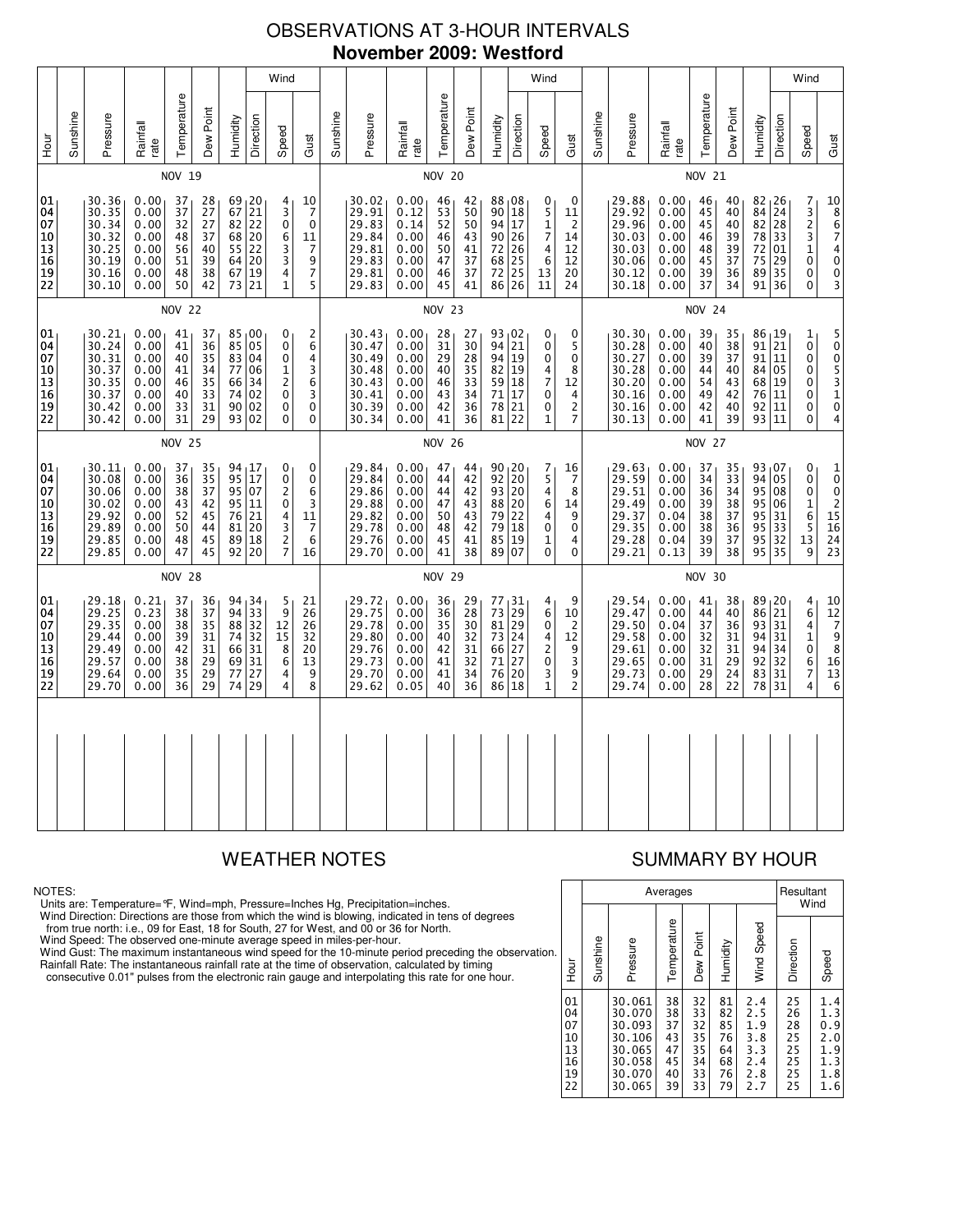## HOURLY PRECIPITATION (Water Equivalent) **November 2009: Westford**

| Date                                 |    |      |    | A.M. Hour Ending at |                                                                                                                                                                                                                                                                                                                                                              |    |    |      |    |      |    |           |    | P.M. Hour Ending at |      |    |    |    |           |    |                                                                |                                                                                                                                                 |    |    |                                  |  |  |
|--------------------------------------|----|------|----|---------------------|--------------------------------------------------------------------------------------------------------------------------------------------------------------------------------------------------------------------------------------------------------------------------------------------------------------------------------------------------------------|----|----|------|----|------|----|-----------|----|---------------------|------|----|----|----|-----------|----|----------------------------------------------------------------|-------------------------------------------------------------------------------------------------------------------------------------------------|----|----|----------------------------------|--|--|
|                                      | 01 | 02   | 03 | 04                  | 05                                                                                                                                                                                                                                                                                                                                                           | 06 | 07 | 08   | 09 | 10   | 11 | 12        | 01 | 02                  | 03   | 04 | 05 | 06 | 07        | 08 | 09                                                             | 10                                                                                                                                              | 11 | 12 | Date                             |  |  |
| 01<br>02<br>03<br>04<br>04<br>05     |    |      |    |                     | 0.01                                                                                                                                                                                                                                                                                                                                                         |    |    |      |    |      |    |           |    |                     | 0.18 |    |    |    |           |    |                                                                |                                                                                                                                                 |    |    | 01<br>02<br>03<br>04<br>05       |  |  |
| 06<br>07<br>08<br>09<br>10           |    |      |    |                     |                                                                                                                                                                                                                                                                                                                                                              |    |    |      |    |      |    |           |    |                     |      |    |    |    |           |    |                                                                |                                                                                                                                                 |    |    | 06<br>07<br>08<br>09<br>09<br>10 |  |  |
| $11$<br>$12$<br>$13$<br>$14$<br>$15$ |    |      |    |                     |                                                                                                                                                                                                                                                                                                                                                              |    |    |      |    |      |    |           |    |                     |      |    |    |    |           |    |                                                                |                                                                                                                                                 |    |    |                                  |  |  |
| 16<br>17<br>18<br>19<br>19<br>20     |    | 0.01 |    |                     | $0.04 \mid 0.09 \mid 0.16 \mid 0.12 \mid 0.14 \mid 0.14 \mid 0.02 \mid 0.06$                                                                                                                                                                                                                                                                                 |    |    |      |    |      |    |           |    |                     |      |    |    |    |           |    |                                                                | 0.01                                                                                                                                            |    |    | 16<br>17<br>18<br>19<br>19<br>20 |  |  |
| 21<br>22<br>23<br>24<br>25           |    |      |    | 0.01                |                                                                                                                                                                                                                                                                                                                                                              |    |    |      |    | 0.01 |    |           |    |                     |      |    |    |    | 0.01 0.01 |    |                                                                |                                                                                                                                                 |    |    | 21<br>22<br>23<br>24<br>24<br>25 |  |  |
|                                      |    |      |    |                     | $\begin{bmatrix} 26 \\ 27 \\ 28 \\ 29 \\ 30 \\ 0.01 \end{bmatrix} 0.20 \begin{bmatrix} 0.19 \\ 0.19 \\ 0.01 \\ 0.01 \\ 0.04 \end{bmatrix} 0.09 \begin{bmatrix} 0.03 \\ 0.03 \\ 0.04 \end{bmatrix}$<br>$0.01$ 0.04 0.04 0.05 0.04 0.01                                                                                                                        |    |    | 0.01 |    |      |    | 0.02 0.01 |    |                     |      |    |    |    |           |    | $ 0.03 0.08 0.08 0.04 0.03 0.06 0.05 0.04 0.09 0.10 0.17 0.19$ | $\begin{array}{ l l l l l } \hline 0.10 & 0.17 & 0.19 & 27 \\ \hline 0.02 & 0.02 & 0.02 & 29 \\ \hline 30 & 30 & 30 & 30 \\ \hline \end{array}$ |    |    |                                  |  |  |
|                                      |    |      |    |                     | Sum $\vert 0.21 \vert 0.21 \vert 0.19 \vert 0.25 \vert 0.23 \vert 0.23 \vert 0.17 \vert 0.19 \vert 0.15 \vert 0.03 \vert 0.10 \vert 0.04 \vert 0.10 \vert 0.14 \vert 0.32 \vert 0.23 \vert 0.12 \vert 0.26 \vert 0.13 \vert 0.11 \vert 0.14 \vert 0.23 \vert 0.20 \vert 0.23 \vert 0.20 \vert 0.23 \vert 0.20 \vert 0.23 \vert 0.20 \vert 0.23 \vert 0.20 \$ |    |    |      |    |      |    |           |    |                     |      |    |    |    |           |    |                                                                |                                                                                                                                                 |    |    |                                  |  |  |

During a frozen precipitation event, hourly precipitation totals may not be recorded. In this case, daily amounts are typically entered in the last column (hour ending at 12 A.M.)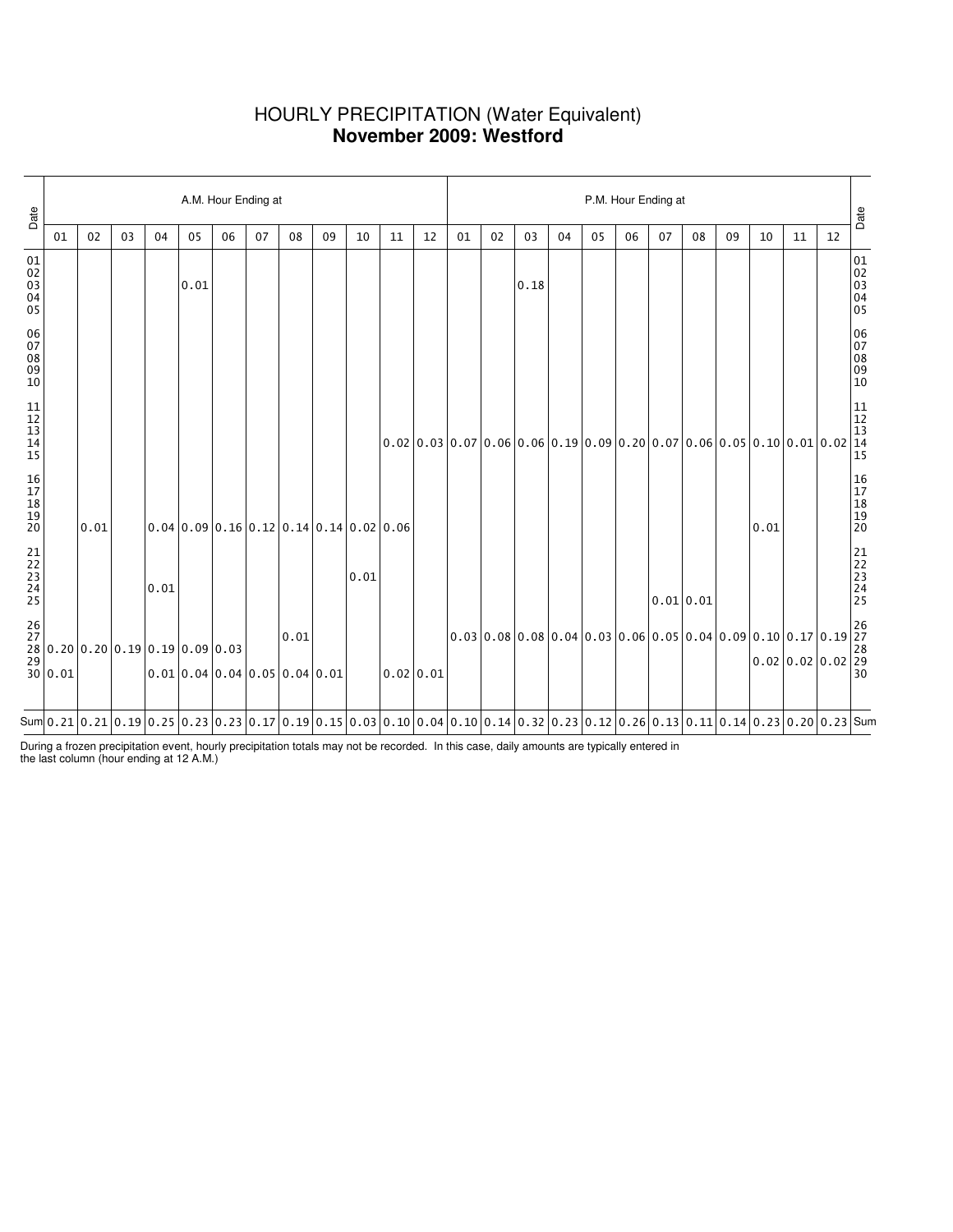# HOUR-BY-HOUR DATA **November 2009: Westford**